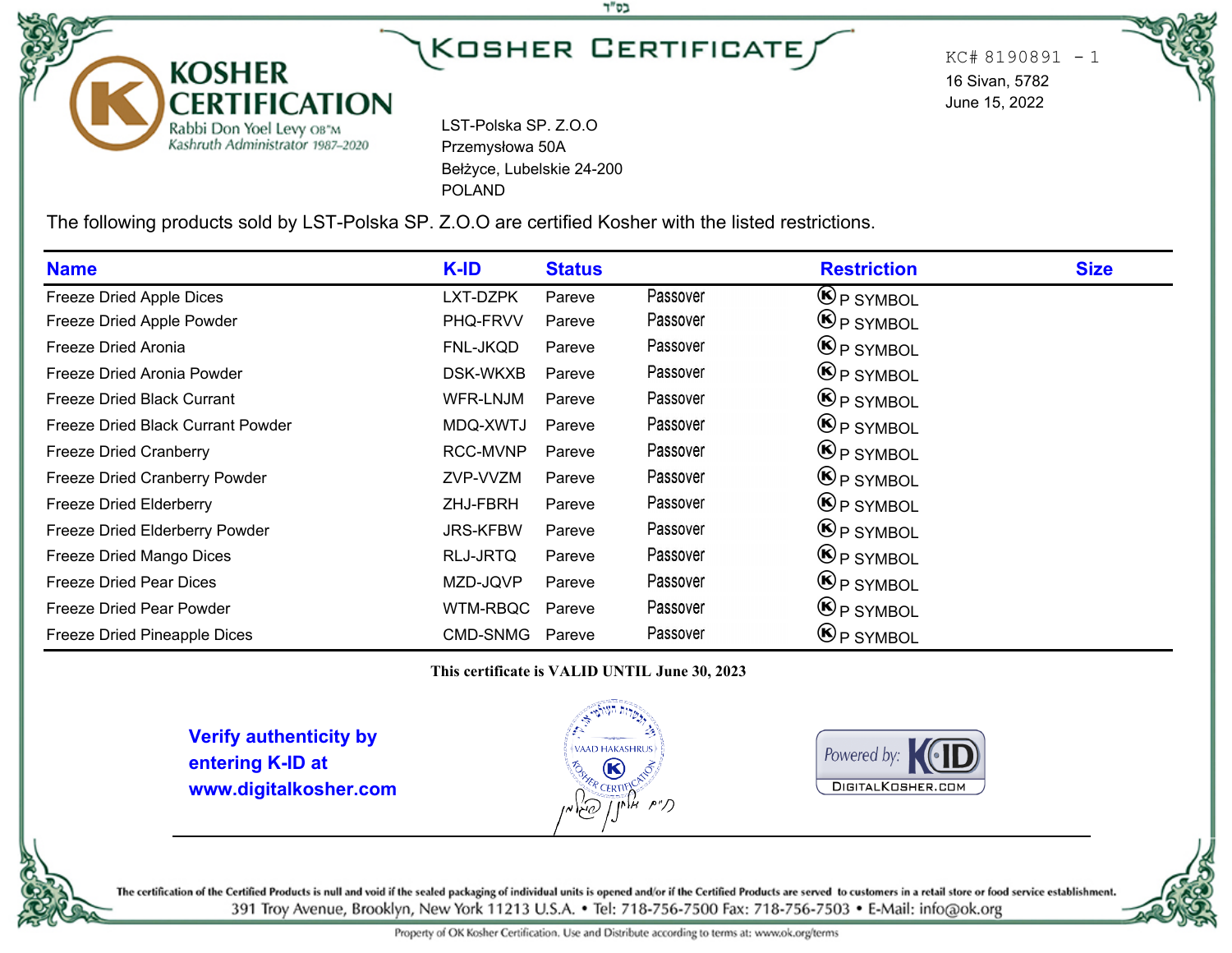## í J

בס"ד

 $KC# 8190891 - 2$ 16 Sivan, 5782 June 15, 2022

LST-Polska SP. Z.O.O Przemysłowa 50A Bełżyce, Lubelskie 24-200 POLAND

The following products sold by LST-Polska SP. Z.O.O are certified Kosher with the listed restrictions.

| <b>Name</b>                          | K-ID            | <b>Status</b> |          | <b>Restriction</b>                    | <b>Size</b> |
|--------------------------------------|-----------------|---------------|----------|---------------------------------------|-------------|
| Freeze Dried Plum Dices              | WDG-DWFF        | Pareve        | Passover | $\mathbf{\Theta}$ P SYMBOL            |             |
| Freeze Dried Plum Halve              | RGC-XLGJ        | Pareve        | Passover | $\mathfrak{G}_{\mathsf{P}}$ SYMBOL    |             |
| Freeze Dried Plum Powder             | QQT-BFPC        | Pareve        | Passover | $\bigcirc$ P SYMBOL                   |             |
| Freeze Dried Raspberry Powder        | MZK-JMHQ        | Pareve        | Passover | $\mathbf{\Theta}_{\mathsf{P}}$ SYMBOL |             |
| <b>Freeze Dried Red Currant</b>      | MPG-QBCB        | Pareve        | Passover | $\mathbf{\Theta}_{\mathsf{P}}$ SYMBOL |             |
| Freeze Dried Red Currant Powder      | GDQ-KMDX        | Pareve        | Passover | $\mathbf{\Theta}_{\mathsf{P}}$ SYMBOL |             |
| Freeze Dried Rhubarb                 | <b>JVC-CCFS</b> | Pareve        | Passover | $\bigcirc$ P SYMBOL                   |             |
| Freeze Dried Rhubarb Powder          | <b>TKS-XNWN</b> | Pareve        | Passover | $\mathbf{\Theta}_{\mathsf{P}}$ SYMBOL |             |
| Freeze Dried Sour Cherry             | SCW-WPLJ        | Pareve        | Passover | $\bigcirc$ P SYMBOL                   |             |
| Freeze Dried Sour Cherry Halves      | PWV-CBXG        | Pareve        | Passover | $\bigcirc$ P SYMBOL                   |             |
| Freeze Dried Sour Cherry Powder      | PQV-SNHZ        | Pareve        | Passover | $\bigcirc$ P SYMBOL                   |             |
| Freeze Dried Sour Cherry Slices      | <b>XLS-GQCS</b> | Pareve        | Passover | $\bigcirc$ P SYMBOL                   |             |
| Freeze Dried Strawberry Crumble      | QMP-HLZJ        | Pareve        | Passover | $\bigcirc$ P SYMBOL                   |             |
| <b>Freeze Dried Strawberry Dices</b> | <b>XBF-CNBF</b> | Pareve        | Passover | $\bigcirc$ P SYMBOL                   |             |

**This certificate is VALID UNTIL June 30, 2023**

**Verify authenticity by entering K-ID at www.digitalkosher.com**

**KOSHER** 

**CERTIFICATION** 

Rabbi Don Yoel Levy OB"M<br>Kashruth Administrator 1987-2020







The certification of the Certified Products is null and void if the sealed packaging of individual units is opened and/or if the Certified Products are served to customers in a retail store or food service establishment. 391 Troy Avenue, Brooklyn, New York 11213 U.S.A. . Tel: 718-756-7500 Fax: 718-756-7503 . E-Mail: info@ok.org